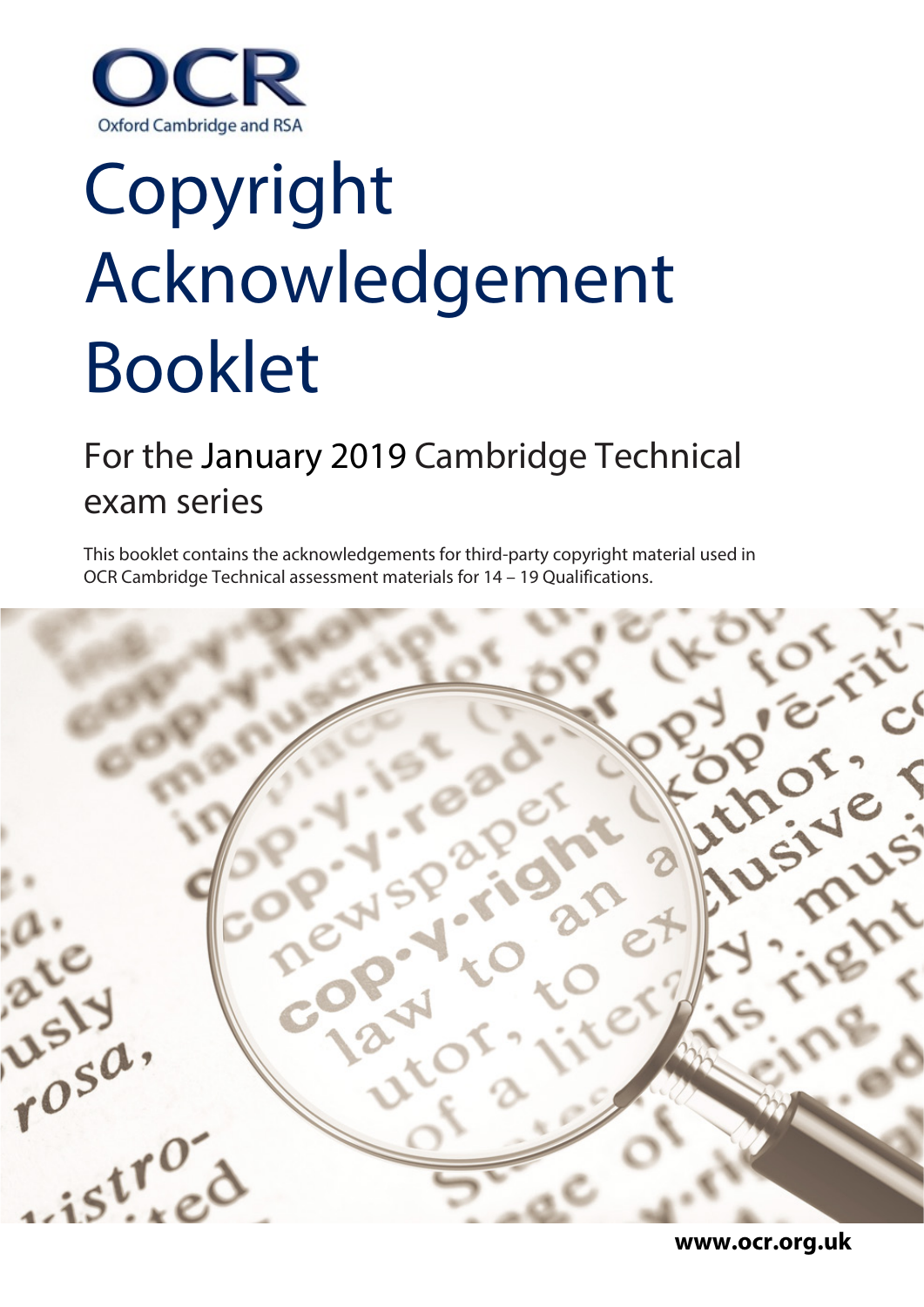About the Copyright Acknowledgement Booklet

Prior to the June 2009 examination series, acknowledgements for third-party copyright material were printed on the back page of the relevant exam papers and associated assessment materials. For security purposes, from that series onwards, OCR has created this separate booklet to put all of the acknowledgements, rather than including them in the exam papers or associated assessment materials.

The booklet is published after each examination series, as soon as the assessment materials become available to the public.

It is available online from the OCR website at:

**<http://www.ocr.org.uk/i-want-to/prepare-and-practise/past-papers-finder/>**

The OCR Copyright Team can be contacted by post at The Triangle Building, Shaftesbury Road, Cambridge, CB2 8EA, or by email at [ocr.copyright@ocr.org.uk.](mailto:ocr.copyright@ocr.org.uk)

Where possible, OCR has sought and cleared permission to reproduce items of third-party owned copyright material. Every reasonable effort has been made by OCR to trace copyright holders, but if any items requiring clearance have unwittingly been included, please contact the Copyright Team at the addresses above and OCR will be pleased to make amends at the earliest possible opportunity.

How to find an acknowledgement

Each acknowledgement is filed firstly by subject and then under the unit number of the exam paper in which the copyright material appears.

Where an exam paper has more than one document associated with it, each document is identified with its separate acknowledgements.

**From the January 2013 series onwards, only the examination material containing third party material will be included in the Acknowledgement Booklet. Therefore please assume that any exam papers or subject areas not listed in this booklet are entirely © OCR.**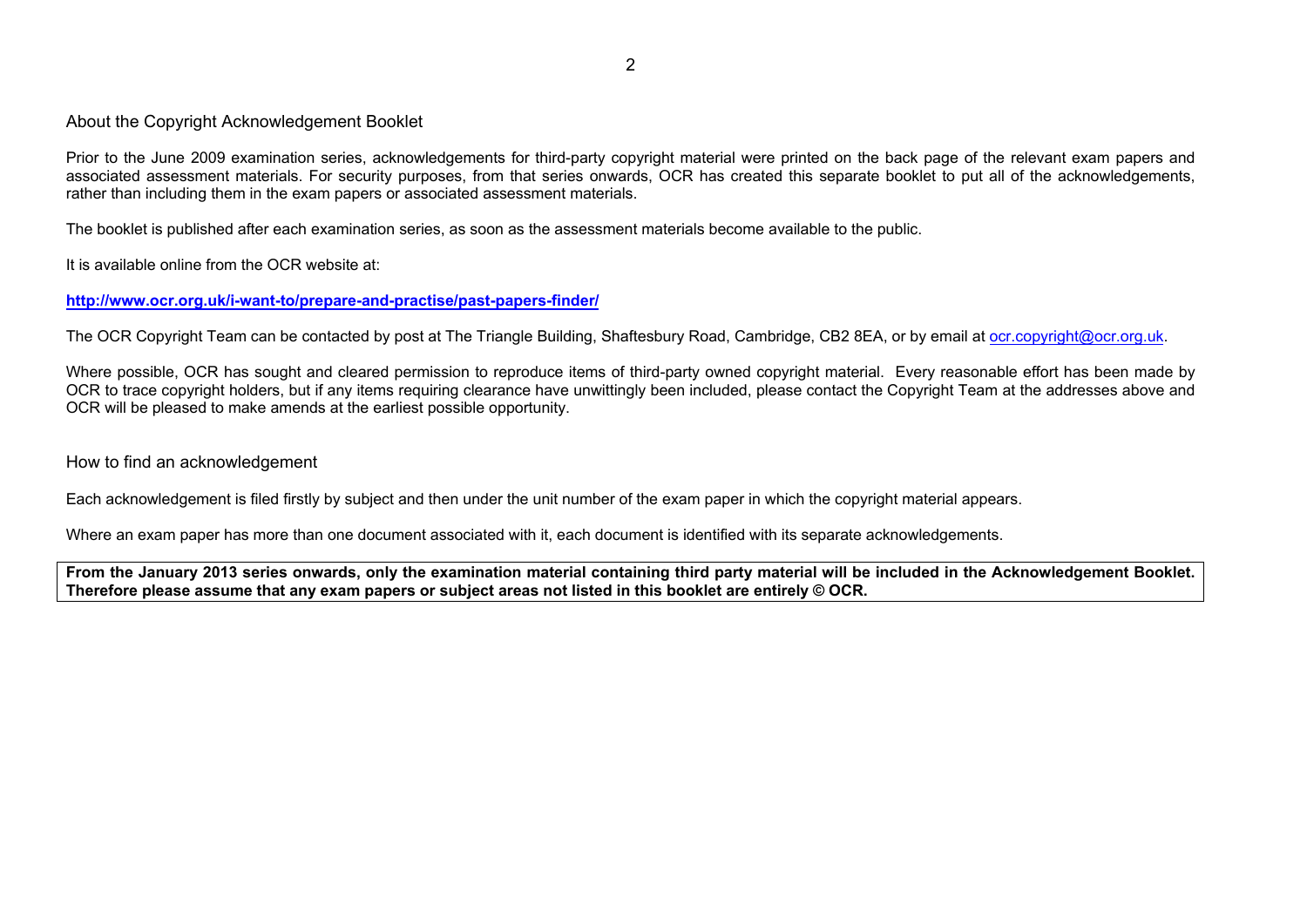$\mathbf{3}$ 

### **Table of Contents**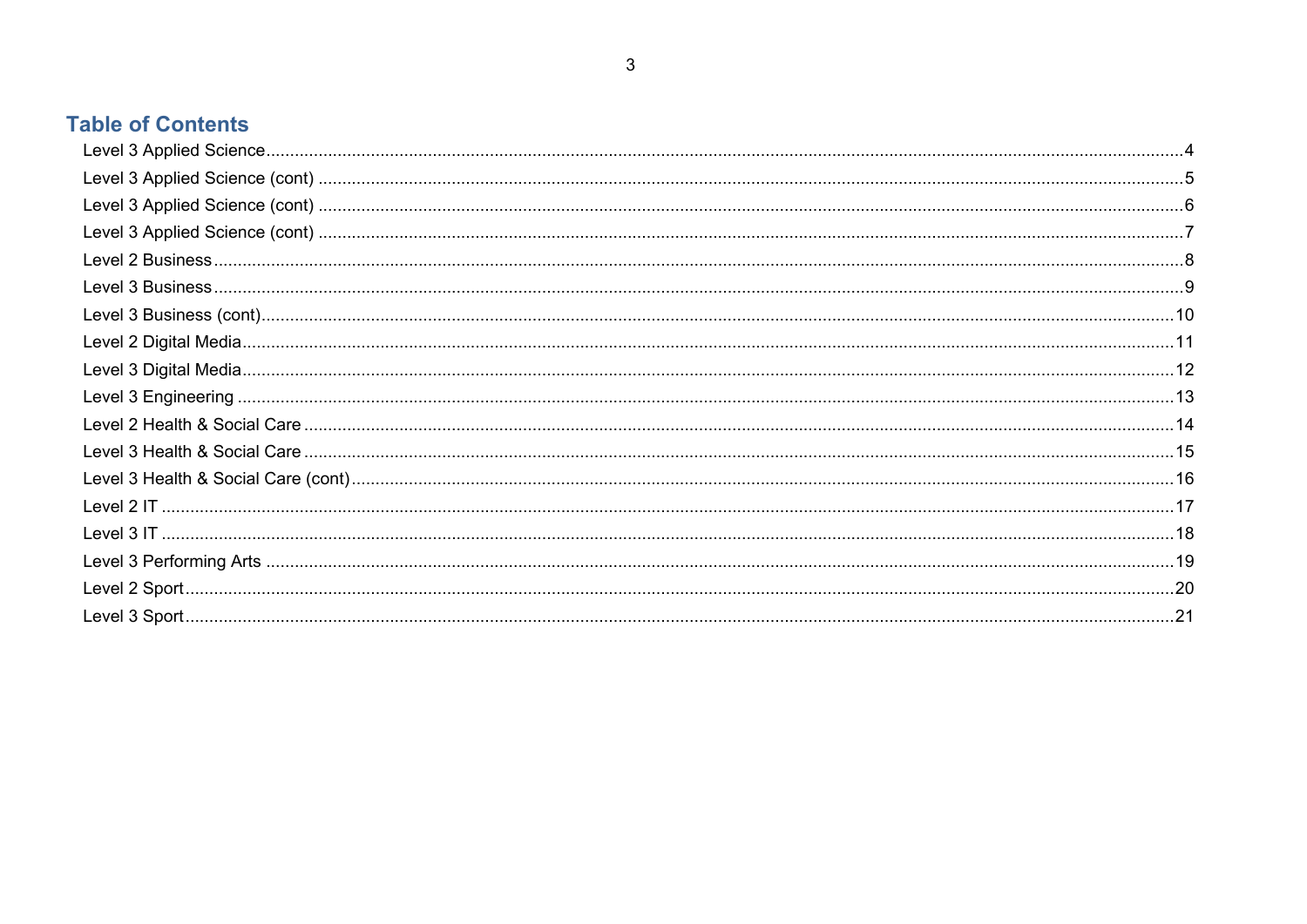<span id="page-3-0"></span>

|                                      | <b>Level 3 Applied Science</b> |                   |                     |                                                                                                                                                                                                                                                                                                                                                                                      |  |  |
|--------------------------------------|--------------------------------|-------------------|---------------------|--------------------------------------------------------------------------------------------------------------------------------------------------------------------------------------------------------------------------------------------------------------------------------------------------------------------------------------------------------------------------------------|--|--|
| 05847, 05848, 05849,<br>05874, 05879 | Unit 1: Science fundamentals   | Question<br>Paper | Fig. 2.1<br>(Graph) | Adapted from Palladium Catalyst for the Production<br>of Pure Margarine. Platinum Metals Rev. 43: 74-82.<br>www.researchgate.net, Johnson Matthey<br>Technology Review. Reproduced under the terms<br>of the Creative Commons Attribution Non-<br>Commercial No Derivatives 4.0 International<br>License.                                                                            |  |  |
|                                      |                                |                   | Fig. 3.1<br>(Image) | A Modern Descendant of Early Green Algal<br>Phagotrophs, Current Biology. 23: 1081-1084, June<br>2013, www.cell.com. Permission to reproduce all<br>copyright material has been applied for. In some<br>cases, efforts to contact copyright-holders have<br>been unsuccessful and OCR will be happy to rectify<br>any omissions of acknowledgements in future<br>papers if notified. |  |  |
|                                      |                                |                   | Table 5.1           | Adapted from Scientific opinion on the safety and<br>efficacy of manganese compounds (E5) as feed<br>additives for all species: manganous oxide and<br>manganous sulphate monohydrate, EFSA Journal<br>2013, www.efsa.europa.eu, European Food Safey<br>Authority (EFSA). Reproduced under Open Access<br>terms.                                                                     |  |  |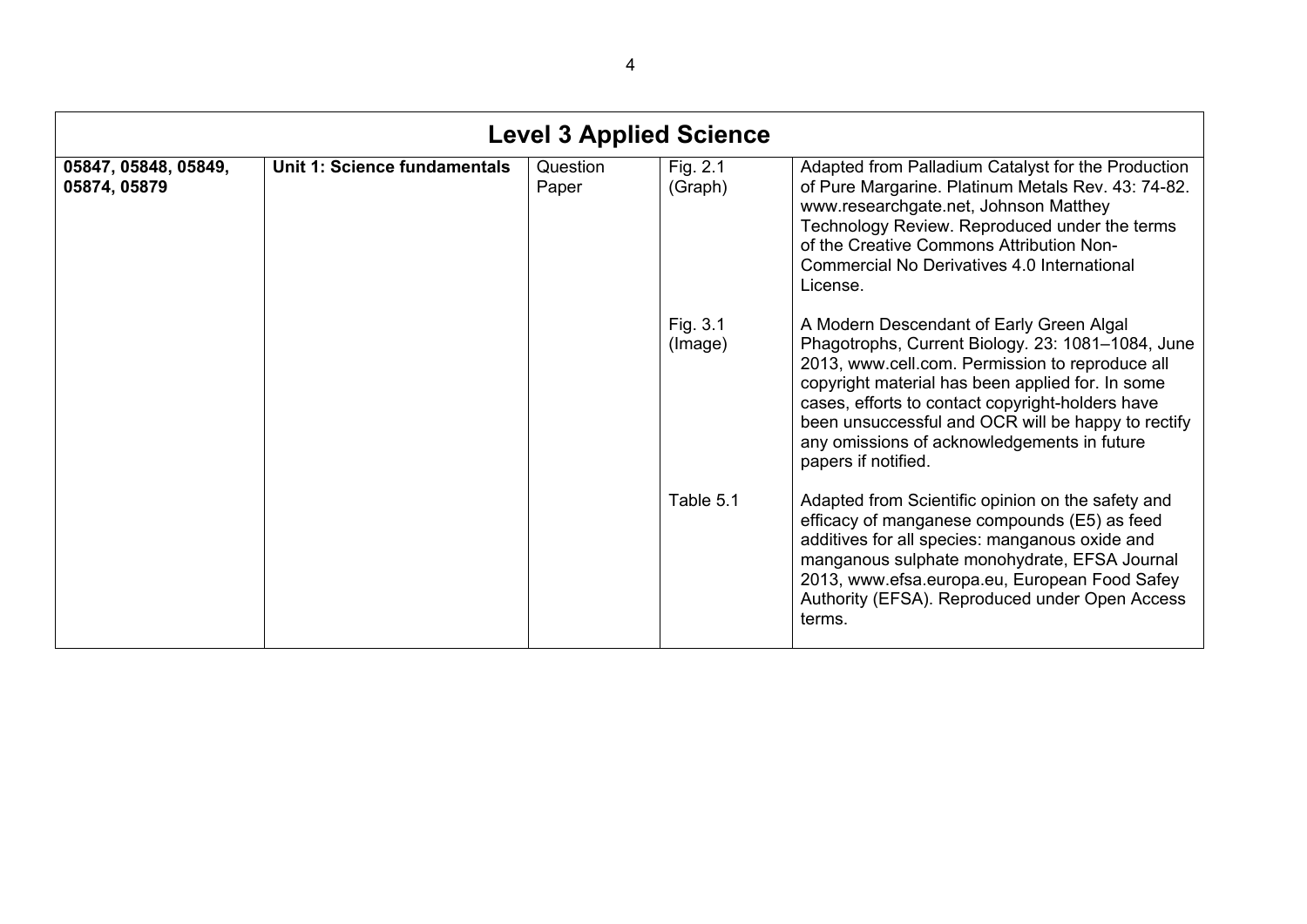<span id="page-4-0"></span>

|                                      | <b>Level 3 Applied Science (cont)</b>  |                   |                                      |                                                                                                                                                                                                                                                                                                                                                                                                                                                                                                                                                 |  |
|--------------------------------------|----------------------------------------|-------------------|--------------------------------------|-------------------------------------------------------------------------------------------------------------------------------------------------------------------------------------------------------------------------------------------------------------------------------------------------------------------------------------------------------------------------------------------------------------------------------------------------------------------------------------------------------------------------------------------------|--|
| 05847, 05848, 05849,<br>05874, 05879 | Unit 1: Science fundamentals<br>(cont) | Question<br>Paper | Table 5.3                            | Adapted from Elevated manganese levels in blood<br>and central nervous system occur before onset of<br>clinical signs in scrapie and bovine spongiform<br>encephalopathy, Journal of Animal Science 85:<br>1596-609, 2007, www.asas.org, American Society<br>of Animal Science. Permission to reproduce all<br>copyright material has been applied for. In some<br>cases, efforts to contact copyright-holders have<br>been unsuccessful and OCR will be happy to rectify<br>any omissions of acknowledgements in future<br>papers if notified. |  |
|                                      |                                        |                   | Fig. 6.1<br>(Image)<br>Table 6.1     | Diagram of the molecular structure of poly(ethene).<br>OCR is aware that third party material appeared in<br>this exam but it has not been possible to identify<br>and acknowledge the source.                                                                                                                                                                                                                                                                                                                                                  |  |
| 05847, 05848, 05849,<br>05874, 05879 | Unit 2: Laboratory techniques          | Question<br>Paper | $Q2(a)(ii)$ ,<br>Fig. 2.1<br>(Image) | Recovery and reproduction of an Antarctic<br>tardigrade retrieved from a moss sample frozen for<br>over 30 years. Cryobiology: 72 78-81,<br>www.sciencedirect.com. Reproduced under the<br>terms of Creative Common Attribution 4.0<br>International (CC BY 4.0).                                                                                                                                                                                                                                                                               |  |
|                                      |                                        |                   | Q2(b), Fig. 2.2<br>(Image)           | Extremotolerant tardigrade genome and improved<br>radiotolerance of human cultured cells by<br>tardigrade-unique protein, 7, 12808, September<br>2016, www.nature.com, Nature Communications.<br>Reproduced under the terms of Open access.                                                                                                                                                                                                                                                                                                     |  |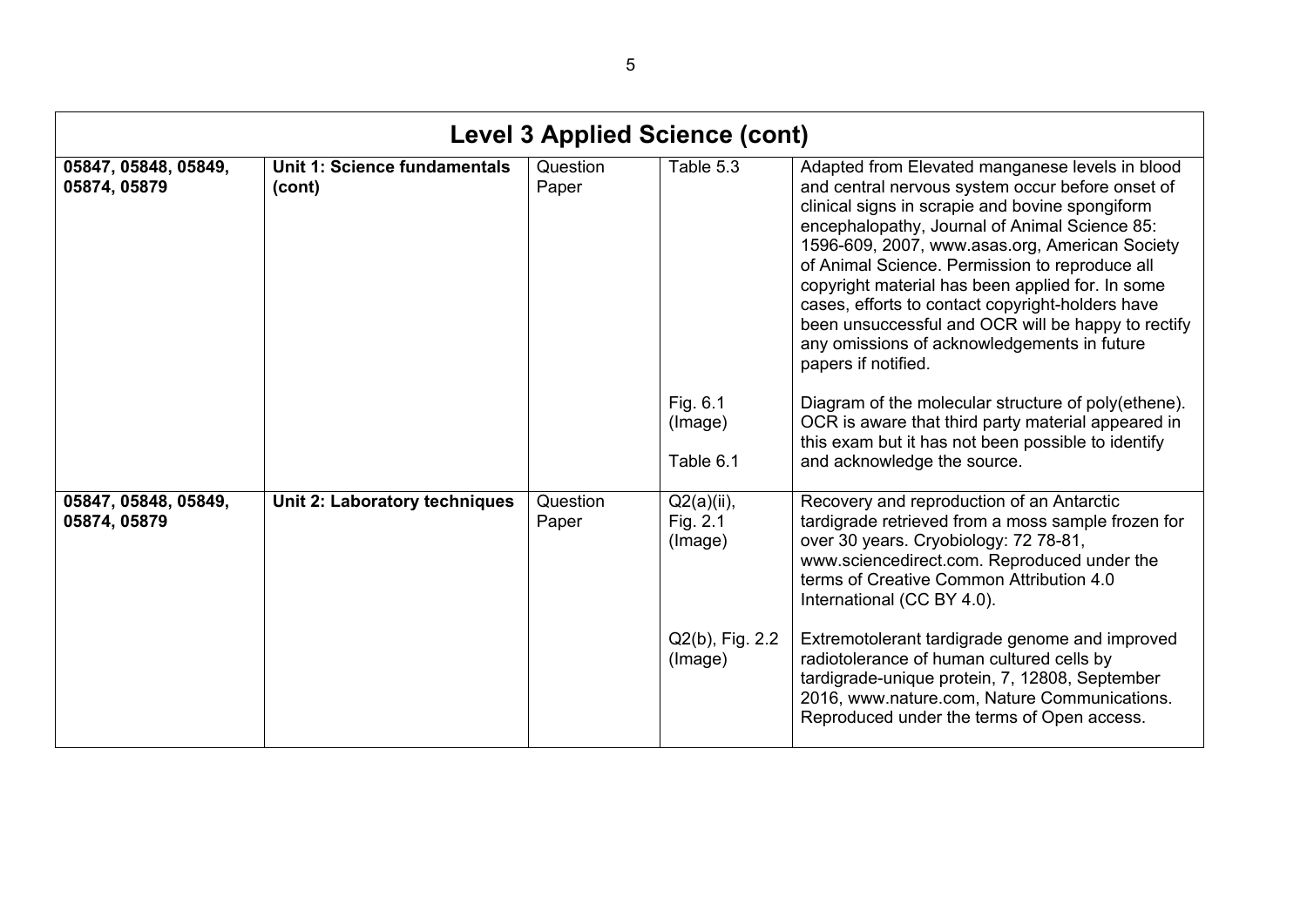<span id="page-5-0"></span>

|                                      | <b>Level 3 Applied Science (cont)</b>        |                   |                            |                                                                                                                                                                                                                                                                                                                                                                                                  |  |
|--------------------------------------|----------------------------------------------|-------------------|----------------------------|--------------------------------------------------------------------------------------------------------------------------------------------------------------------------------------------------------------------------------------------------------------------------------------------------------------------------------------------------------------------------------------------------|--|
| 05847, 05848, 05849,<br>05874, 05879 | Unit 2: Laboratory techniques<br>(cont)      |                   | Q4, Fig 4.1<br>(Diagram)   | Chromatography in Bioactivity Analysis of<br>Compounds, Column Chromatography 2014,<br>www.cdn.intechopen.com, InTech. Reproduced<br>under Open Access terms.                                                                                                                                                                                                                                    |  |
|                                      |                                              |                   | Q4(b), Fig. 4.2<br>(Image) | HPLC Column Comparison Screening Study for<br>Reversed Phase Columns, p15, April 2017,<br>www.sigmaaldrich.com, Supelco. Permission to<br>reproduce all copyright material has been applied<br>for. In some cases, efforts to contact copyright-<br>holders have been unsuccessful and OCR will be<br>happy to rectify any omissions of<br>acknowledgements in future papers if notified.        |  |
|                                      |                                              |                   | $Q4(c)$ ,<br>Table 4.3     | <b>HPLC Column Comparison Screening Study for</b><br>Reversed Phase Columns, p16, April 2017,<br>www.sigmaaldrich.com, Supelco. Permission to<br>reproduce all copyright material has been applied<br>for. In some cases, efforts to contact copyright-<br>holders have been unsuccessful and OCR will be<br>happy to rectify any omissions of<br>acknowledgements in future papers if notified. |  |
| 05847, 05848, 05849,<br>05874, 05879 | Unit 3: Scientific analysis and<br>reporting | Question<br>Paper | Q2, Fig. 2.1<br>(Image)    | Source: www.huish.ac.uk, Richard Huish College,<br>January 2017.                                                                                                                                                                                                                                                                                                                                 |  |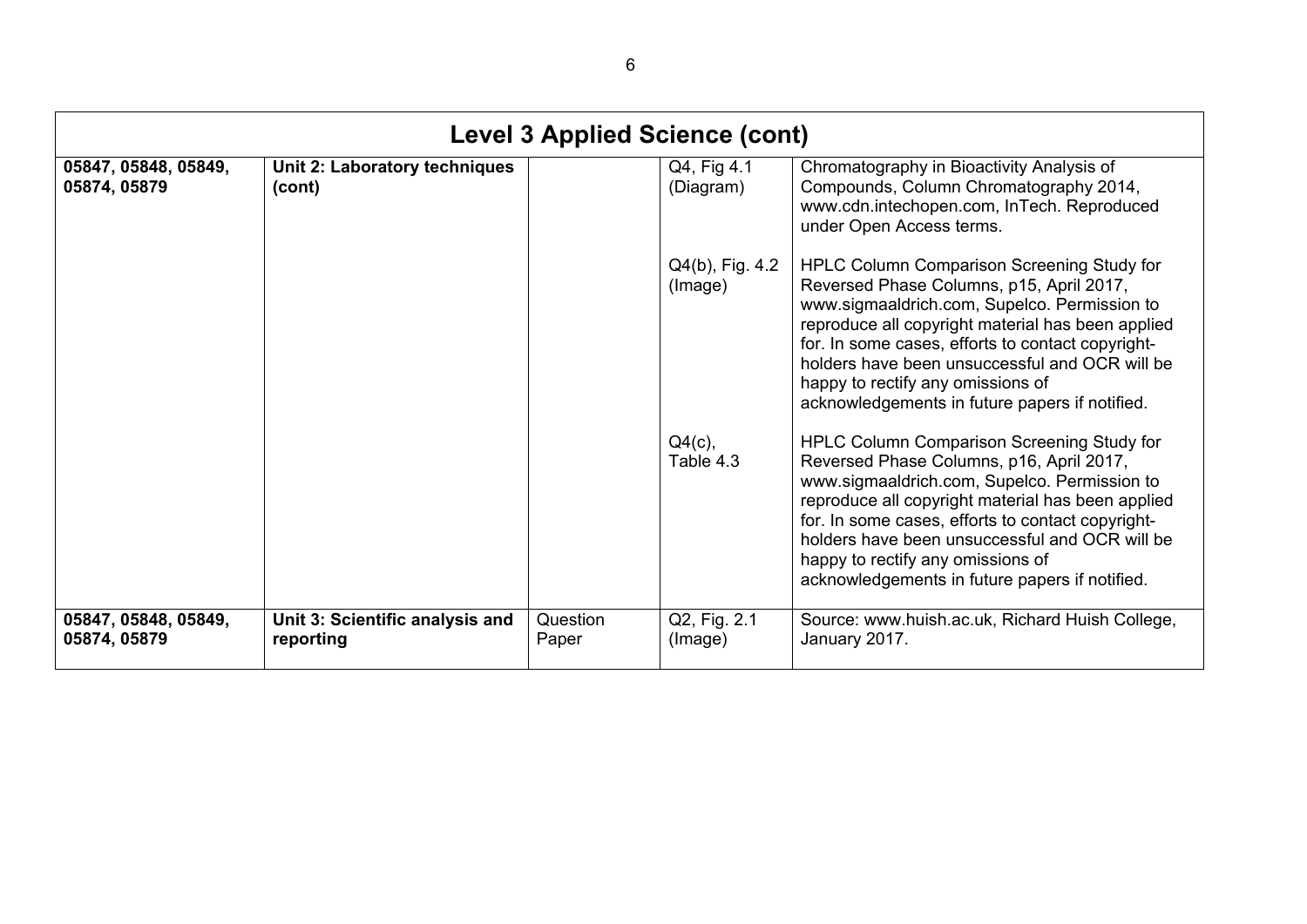<span id="page-6-0"></span>

|                                      | <b>Level 3 Applied Science (cont)</b>               |  |                             |                                                                                                                                                                                                                                                                                                                                                                                                                                                                             |  |
|--------------------------------------|-----------------------------------------------------|--|-----------------------------|-----------------------------------------------------------------------------------------------------------------------------------------------------------------------------------------------------------------------------------------------------------------------------------------------------------------------------------------------------------------------------------------------------------------------------------------------------------------------------|--|
| 05847, 05848, 05849,<br>05874, 05879 | Unit 3: Scientific analysis and<br>reporting (cont) |  | Q6(b), Fig. 6.1<br>(Image)  | Adapted from Yeast basics: Check yeast viability,<br>November 18, 2012,<br>www.eurekabrewing.wordpress.com, Eureka<br>Brewery. Reproduced by permission of Eureka<br>Brewery.                                                                                                                                                                                                                                                                                               |  |
|                                      |                                                     |  | $Q7(a)$ ,<br>Table 7.1      | Adapted data from Isolation of microplastics in<br>biota-rich seawater samples and marine organisms,<br>Scientific Reports 4, Article number: 4528 (2014)<br>www.nature.com, Nature Publishing Group.<br>Reproduced under the terms of the Creative<br>Commons Attribution 3.0 Unported License.                                                                                                                                                                            |  |
|                                      |                                                     |  | $Q7(b)$ ,<br>Table 7.2, 7.3 | Adapted data from Swedish sources and pathways<br>for microplastics to the marine environment,<br>Number C 183, revised March 2017, www.ivl.se,<br><b>IVL Swedish Environmental Research Institute Ltd.</b><br>Permission to reproduce all copyright material has<br>been applied for. In some cases, efforts to contact<br>copyright-holders have been unsuccessful and<br>OCR will be happy to rectify any omissions of<br>acknowledgements in future papers if notified. |  |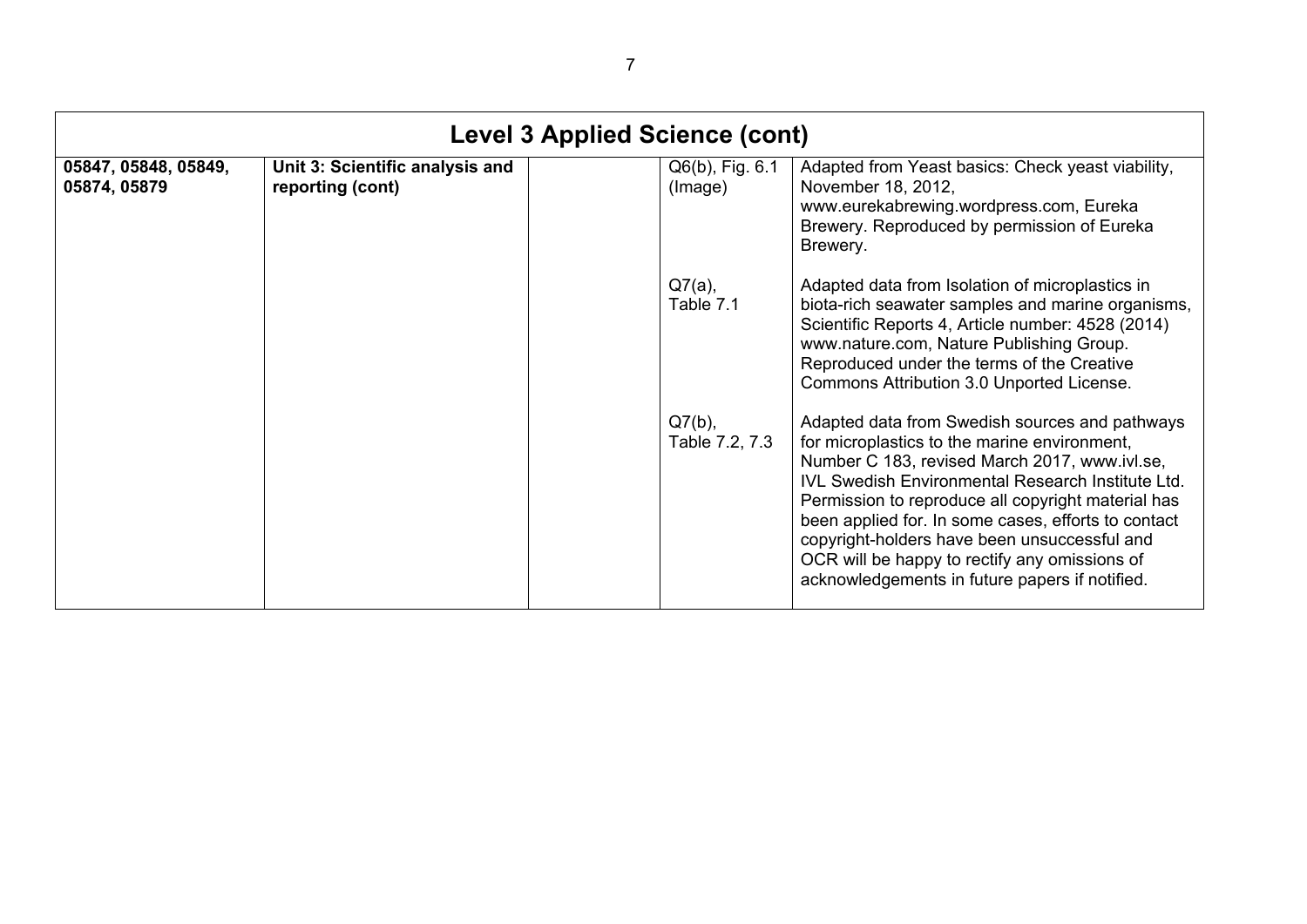<span id="page-7-0"></span>

|              | <b>Level 2 Business</b>                                         |            |                                                                                                                                                                |  |  |  |
|--------------|-----------------------------------------------------------------|------------|----------------------------------------------------------------------------------------------------------------------------------------------------------------|--|--|--|
| 05891, 05892 | Unit 1A: Principles of<br>working in business<br>administration | <b>CBT</b> | Any reference to existing companies or<br>organisations is entirely coincidental and is not<br>intended as a depiction of those companies or<br>organisations. |  |  |  |
| 05891, 05892 | Unit 2: Understand the role of<br>the administrator             | <b>CBT</b> | Any reference to existing companies or<br>organisations is entirely coincidental and is not<br>intended as a depiction of those companies or<br>organisations. |  |  |  |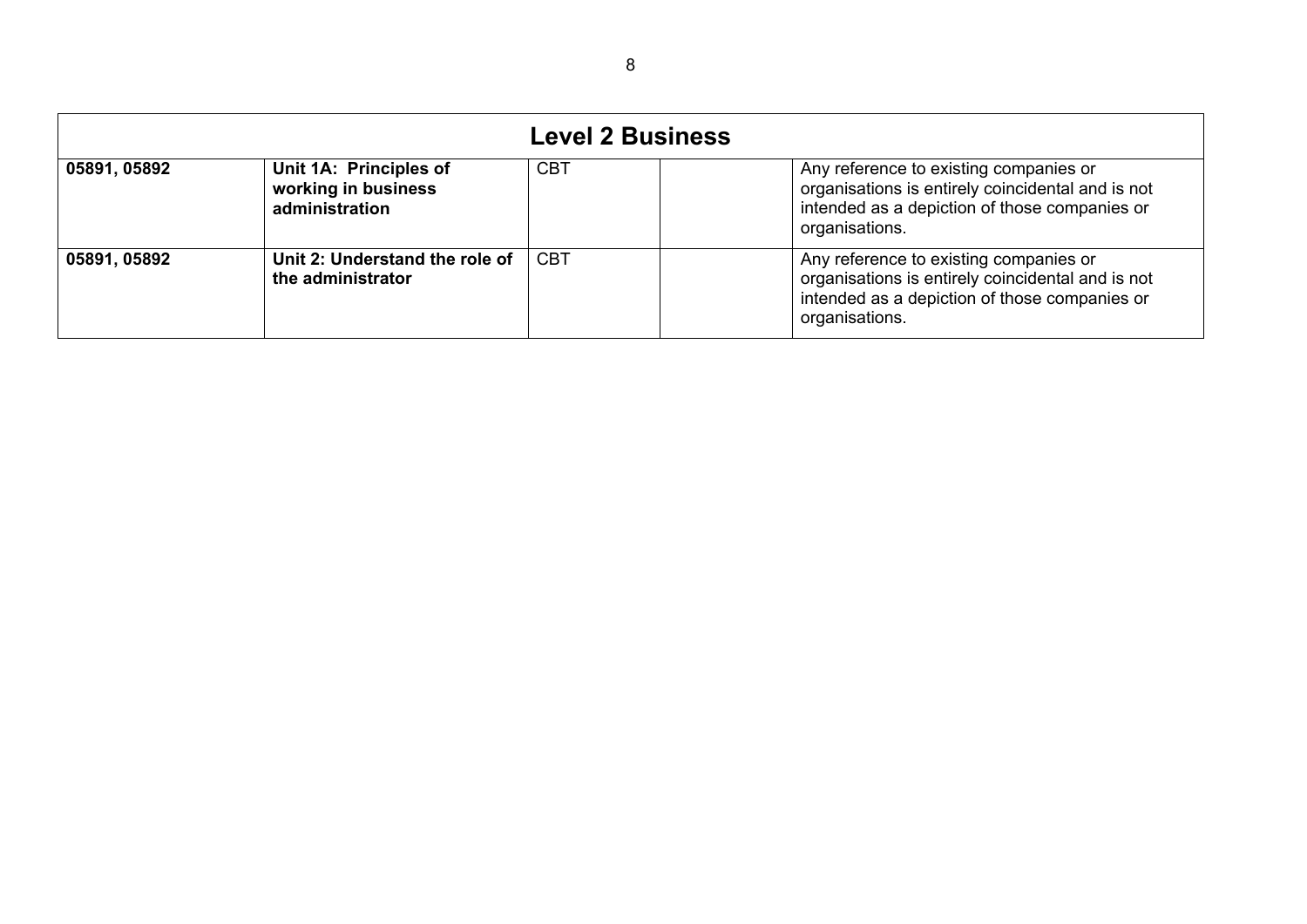<span id="page-8-0"></span>

|                                      |                                     | <b>Level 3 Business</b>            |                       |                                                                                                                                                                                                                                                                                                                                                                                                                             |
|--------------------------------------|-------------------------------------|------------------------------------|-----------------------|-----------------------------------------------------------------------------------------------------------------------------------------------------------------------------------------------------------------------------------------------------------------------------------------------------------------------------------------------------------------------------------------------------------------------------|
| 05834, 05835, 05836,<br>05837, 05878 | Unit 1: The business<br>environment | Question<br>Paper/ Pre-<br>release |                       | Any reference to existing companies or<br>organisations is entirely coincidental and is not<br>intended as a depiction of those companies or<br>organisations.                                                                                                                                                                                                                                                              |
| 05834, 05835, 05836,<br>05837, 05878 | Unit 2: Working in business         | Question<br>Paper                  |                       | Any reference to existing companies or<br>organisations is entirely coincidental and is not<br>intended as a depiction of those companies or<br>organisations.                                                                                                                                                                                                                                                              |
| 05834, 05835, 05836,<br>05837, 05878 | Unit 3: Business decisions          | Question<br>Paper                  |                       | Any reference to existing companies or<br>organisations is entirely coincidental and is not<br>intended as a depiction of those companies or<br>organisations.                                                                                                                                                                                                                                                              |
|                                      |                                     | Pre-release                        | Appendix 2<br>(Graph) | Visit England, Visitor Attraction Trends in England<br>2016 Full Report, Visit England, p16, July 2017,<br>www.visitbritain.org, British Tourist Authority.<br>Permission to reproduce all copyright material has<br>been applied for. In some cases, efforts to contact<br>copyright-holders have been unsuccessful and<br>OCR will be happy to rectify any omissions of<br>acknowledgements in future papers if notified. |
| 05834, 05835, 05836,<br>05837, 05878 | Unit 9: Human resources             | Question<br>Paper                  |                       | Any reference to existing companies or<br>organisations is entirely coincidental and is not<br>intended as a depiction of those companies or<br>organisations.                                                                                                                                                                                                                                                              |
| 05834, 05835, 05836,<br>05837, 05878 | Unit 10: Economics for<br>business  | Question<br>Paper                  |                       | Any reference to existing companies or<br>organisations is entirely coincidental and is not<br>intended as a depiction of those companies or<br>organisations.                                                                                                                                                                                                                                                              |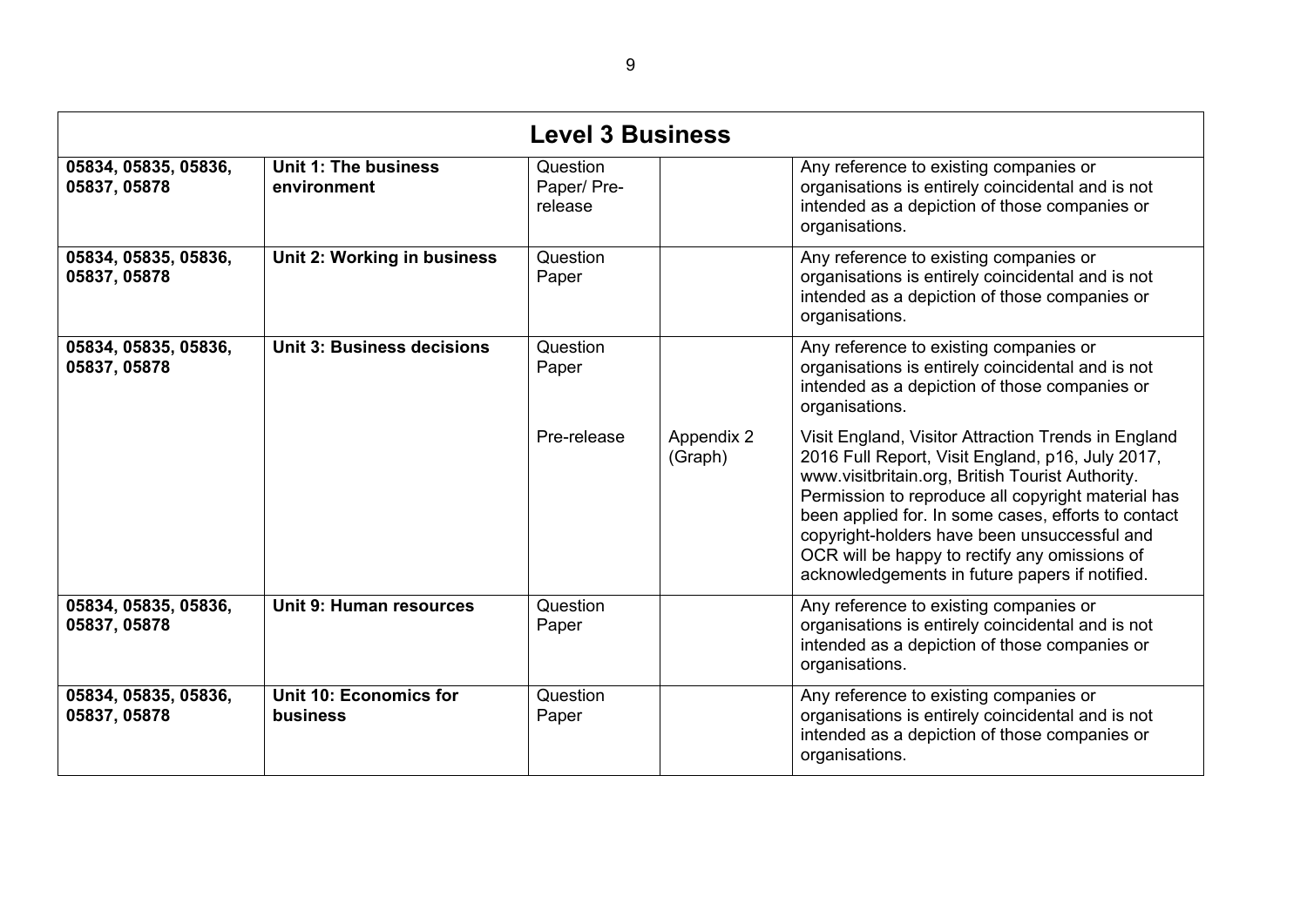<span id="page-9-0"></span>

| <b>Level 3 Business (cont)</b>       |                            |                                                  |  |                                                                                                                                                                |  |
|--------------------------------------|----------------------------|--------------------------------------------------|--|----------------------------------------------------------------------------------------------------------------------------------------------------------------|--|
| 05834, 05835, 05836,<br>05837, 05878 | Unit 15: Change management | Question<br>Paper/<br>Resource<br><b>Booklet</b> |  | Any reference to existing companies or<br>organisations is entirely coincidental and is not<br>intended as a depiction of those companies or<br>organisations. |  |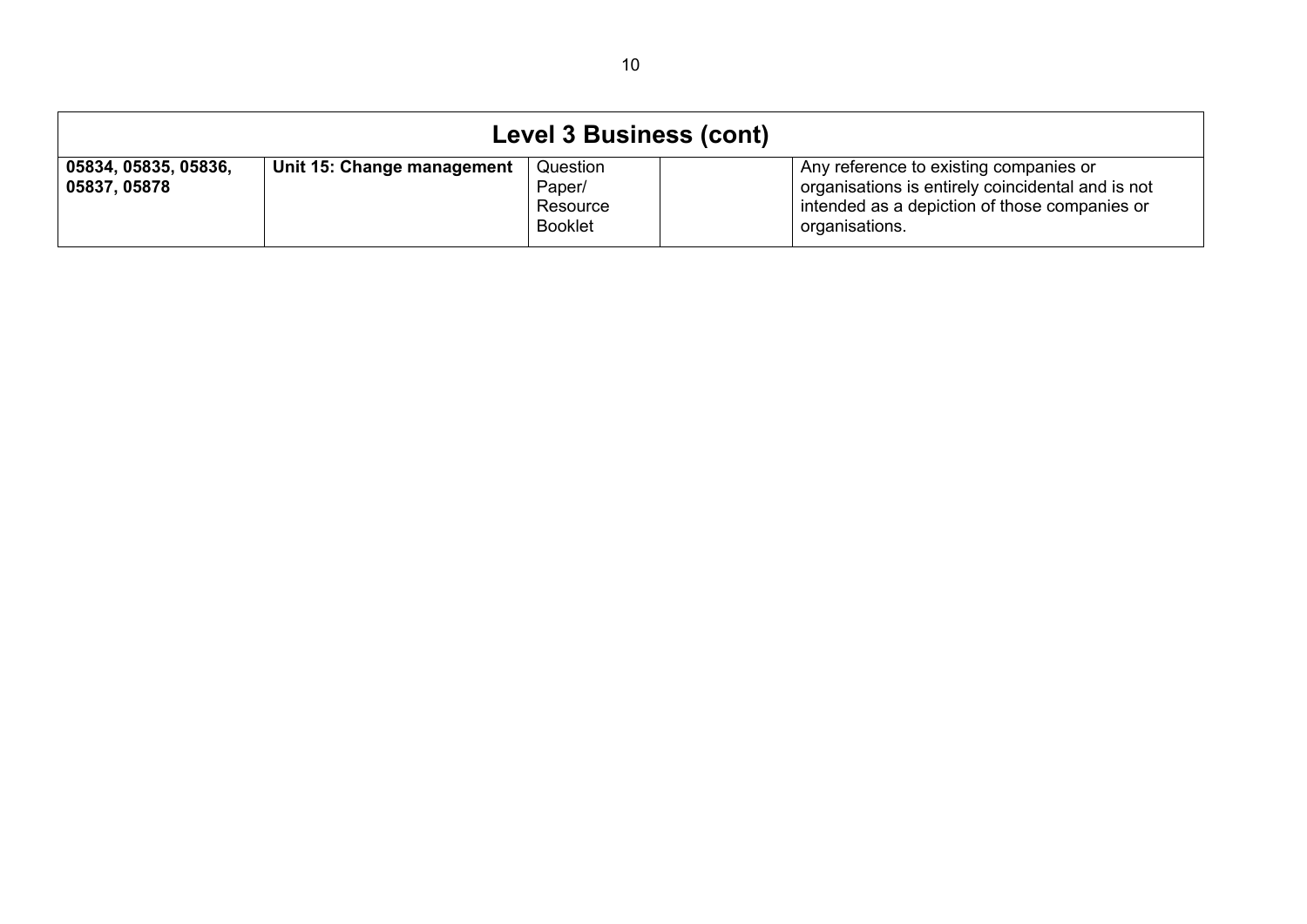<span id="page-10-0"></span>

| Level 2 Digital Media |                                                            |             |                |                                                                                                                                                                |  |
|-----------------------|------------------------------------------------------------|-------------|----------------|----------------------------------------------------------------------------------------------------------------------------------------------------------------|--|
| 05897/05899           | Unit 1A: Digital media and<br>emerging technologies        | QP          | Q26<br>(Image) | Reproduced under the terms of Creative Commons<br>Attribution-ShareAlike 2.0 Generic (CC BY SA 2.0)                                                            |  |
|                       | Unit 2: Principles of concept<br>design and pre-production | Pre-release |                | Any reference to existing companies or<br>organisations is entirely coincidental and is not<br>intended as a depiction of those companies or<br>organisations. |  |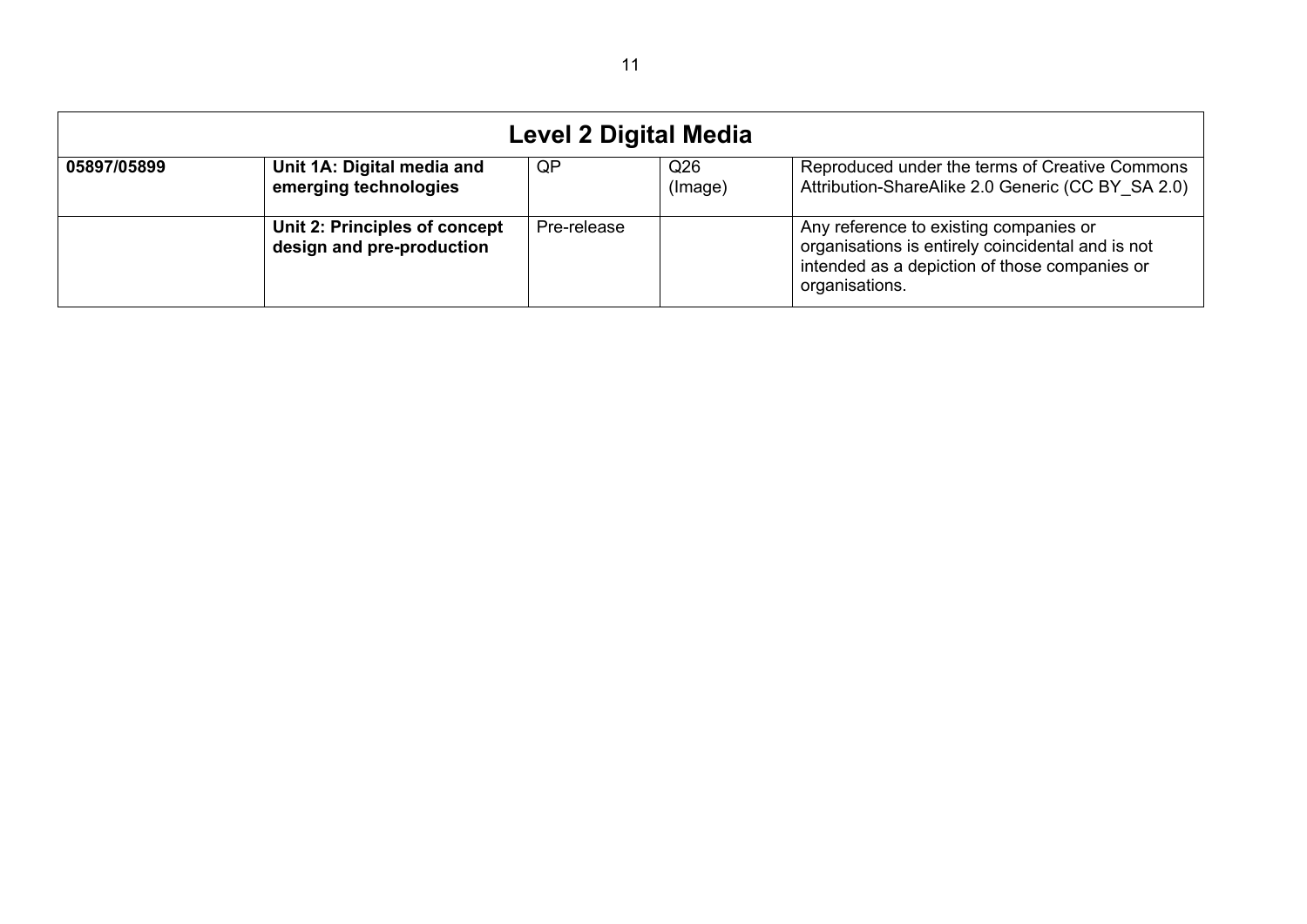<span id="page-11-0"></span>

|                                      | <b>Level 3 Digital Media</b>                 |                          |                            |                                                                                                                                                                |
|--------------------------------------|----------------------------------------------|--------------------------|----------------------------|----------------------------------------------------------------------------------------------------------------------------------------------------------------|
| 05843, 05844, 05845,<br>05846, 05875 | Unit 1: Media products and<br>audiences      | Insert                   | Fig. 1, Fig. 2<br>(Images) | www.barb.co.uk, BARB, Broadcasters Audience<br>Research Board, Spring 2018. Reproduced by<br>permission of BARB.                                               |
|                                      |                                              |                          | Fig. 3, Fig. 4<br>(Images) | www.midiaresearch.com, MIDIA Research, June<br>2017. Reproduced by permission of MIDIA<br>Research.                                                            |
| 05843, 05844, 05845,<br>05846, 05875 | Unit 2: Pre-production and<br>planning       | Question<br>Paper/Insert |                            | Any reference to existing companies or<br>organisations is entirely coincidental and is not<br>intended as a depiction of those companies or<br>organisations. |
| 05843, 05844, 05845,<br>05846, 05875 | Unit 6: Social media and<br>globalisation    | Question<br>Paper        |                            | Any reference to existing companies or<br>organisations is entirely coincidental and is not<br>intended as a depiction of those companies or<br>organisations. |
| 05843, 05844, 05845,<br>05846, 05875 | Unit 25: Research for product<br>development | Question<br>Paper        |                            | Any reference to existing companies or<br>organisations is entirely coincidental and is not<br>intended as a depiction of those companies or<br>organisations. |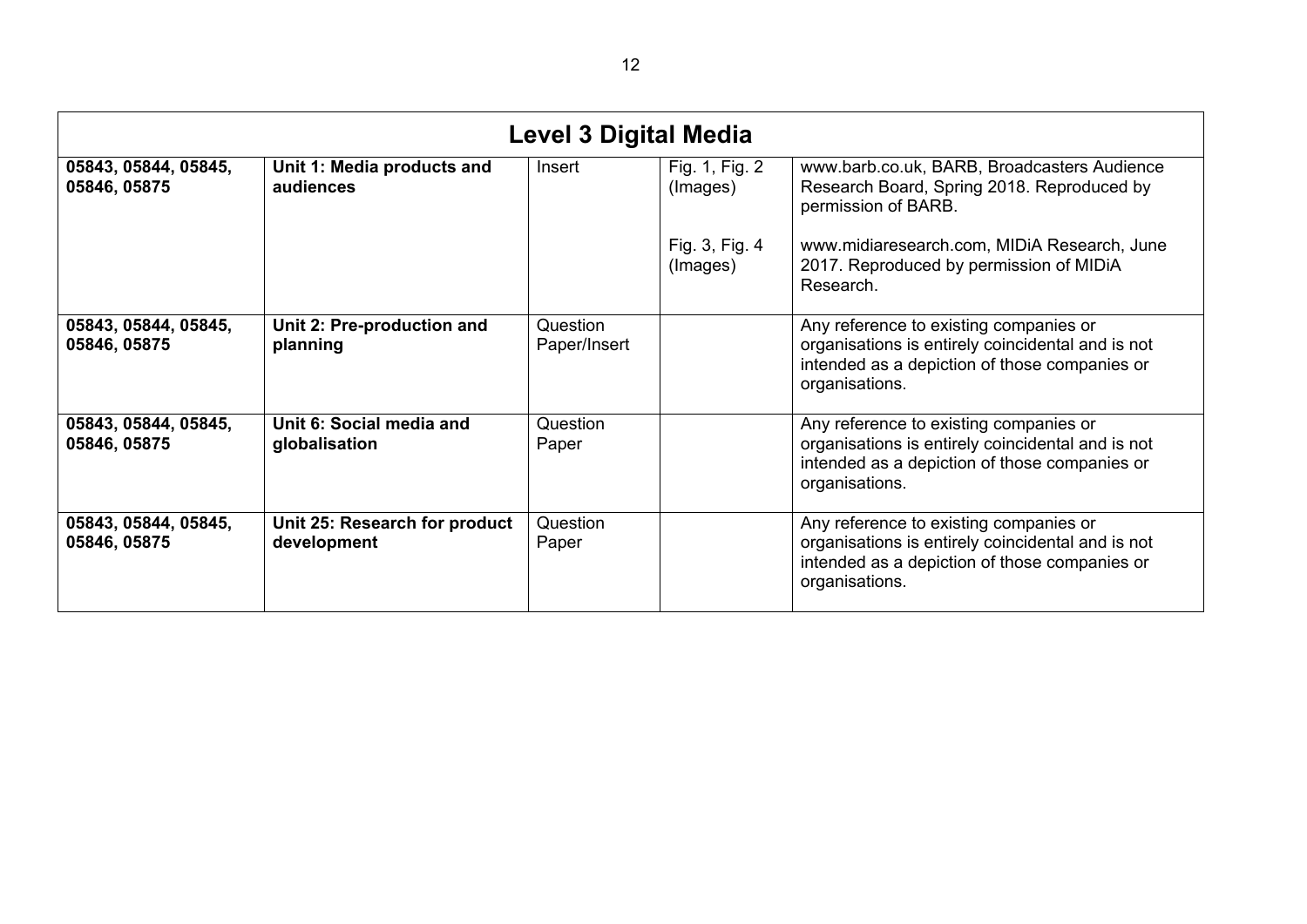<span id="page-12-0"></span>

|                                      | <b>Level 3 Engineering</b>                                     |                   |                                                                                                                                                                |  |
|--------------------------------------|----------------------------------------------------------------|-------------------|----------------------------------------------------------------------------------------------------------------------------------------------------------------|--|
| 05822, 05823, 05824,<br>05825, 05873 | Unit 1: Mathematics for<br>engineering                         | Question<br>Paper | Any reference to existing companies or<br>organisations is entirely coincidental and is not<br>intended as a depiction of those companies or<br>organisations. |  |
| 05822, 05823, 05824,<br>05825, 05873 | Unit 3: Principles of<br>mechanical engineering                | Question<br>Paper | Any reference to existing companies or<br>organisations is entirely coincidental and is not<br>intended as a depiction of those companies or<br>organisations. |  |
| 05822, 05823, 05824,<br>05825, 05873 | Unit 4: Principles of electrical<br>and electronic engineering | Question<br>Paper | Any reference to existing companies or<br>organisations is entirely coincidental and is not<br>intended as a depiction of those companies or<br>organisations. |  |
| 05822, 05823, 05824,<br>05825, 05873 | Unit 23: Applied mathematics<br>for engineering                | Question<br>Paper | Any reference to existing companies or<br>organisations is entirely coincidental and is not<br>intended as a depiction of those companies or<br>organisations. |  |
| 05822, 05823, 05824,<br>05825, 05873 | Unit 24: Project management<br>for engineers                   | Question<br>Paper | Any reference to existing companies or<br>organisations is entirely coincidental and is not<br>intended as a depiction of those companies or<br>organisations. |  |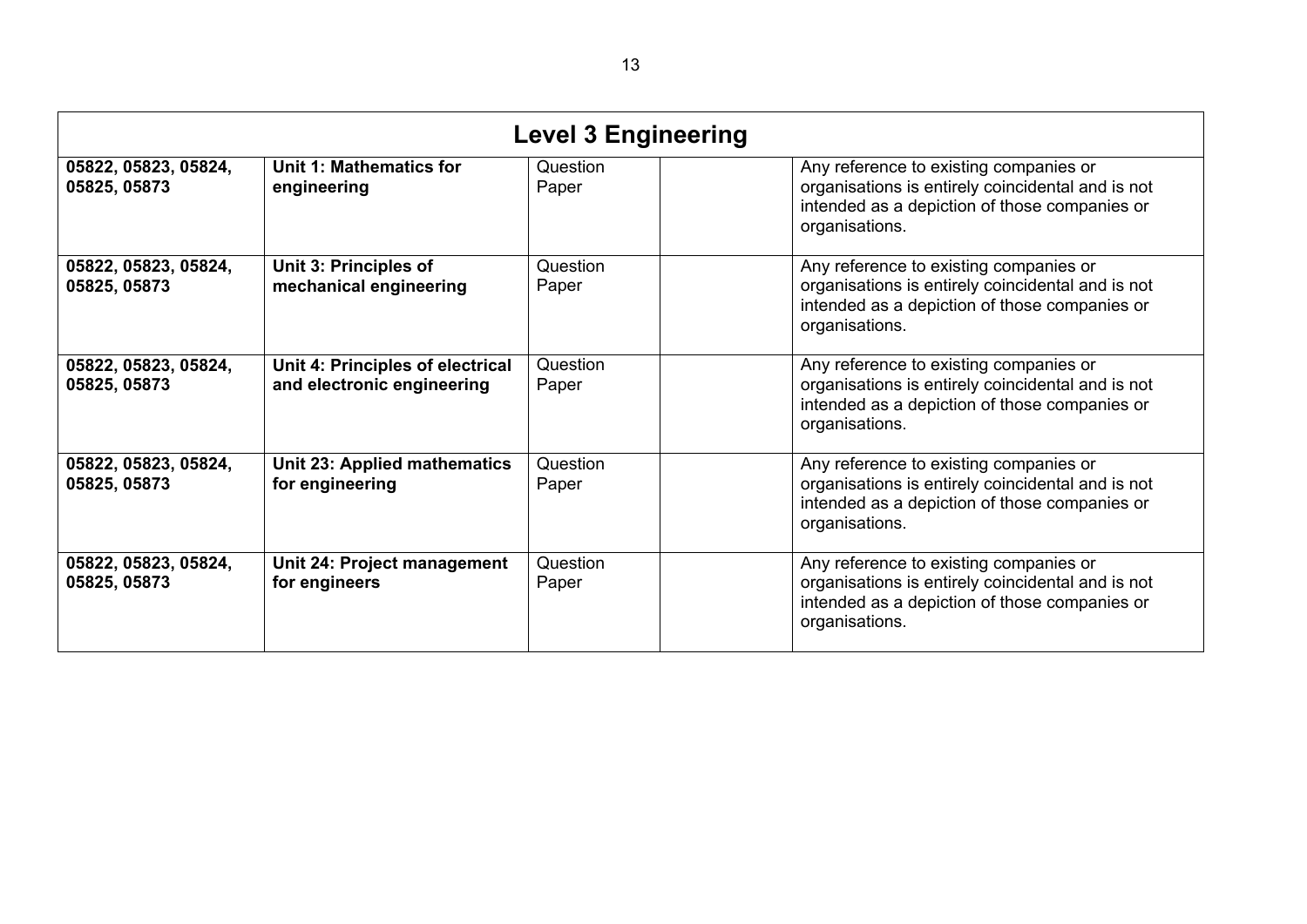<span id="page-13-0"></span>

| <b>Level 2 Health &amp; Social Care</b> |                                                                           |            |                                                                                                                                                                |  |
|-----------------------------------------|---------------------------------------------------------------------------|------------|----------------------------------------------------------------------------------------------------------------------------------------------------------------|--|
| 05880, 05881                            | Unit 1A: Principles of working<br>in health, social care and<br>childcare | <b>CBT</b> | Any reference to existing companies or<br>organisations is entirely coincidental and is not<br>intended as a depiction of those companies or<br>organisations. |  |
| 05880, 05881                            | Unit 2: Health and safety in<br>practice                                  | <b>CBT</b> | Any reference to existing companies or<br>organisations is entirely coincidental and is not<br>intended as a depiction of those companies or<br>organisations. |  |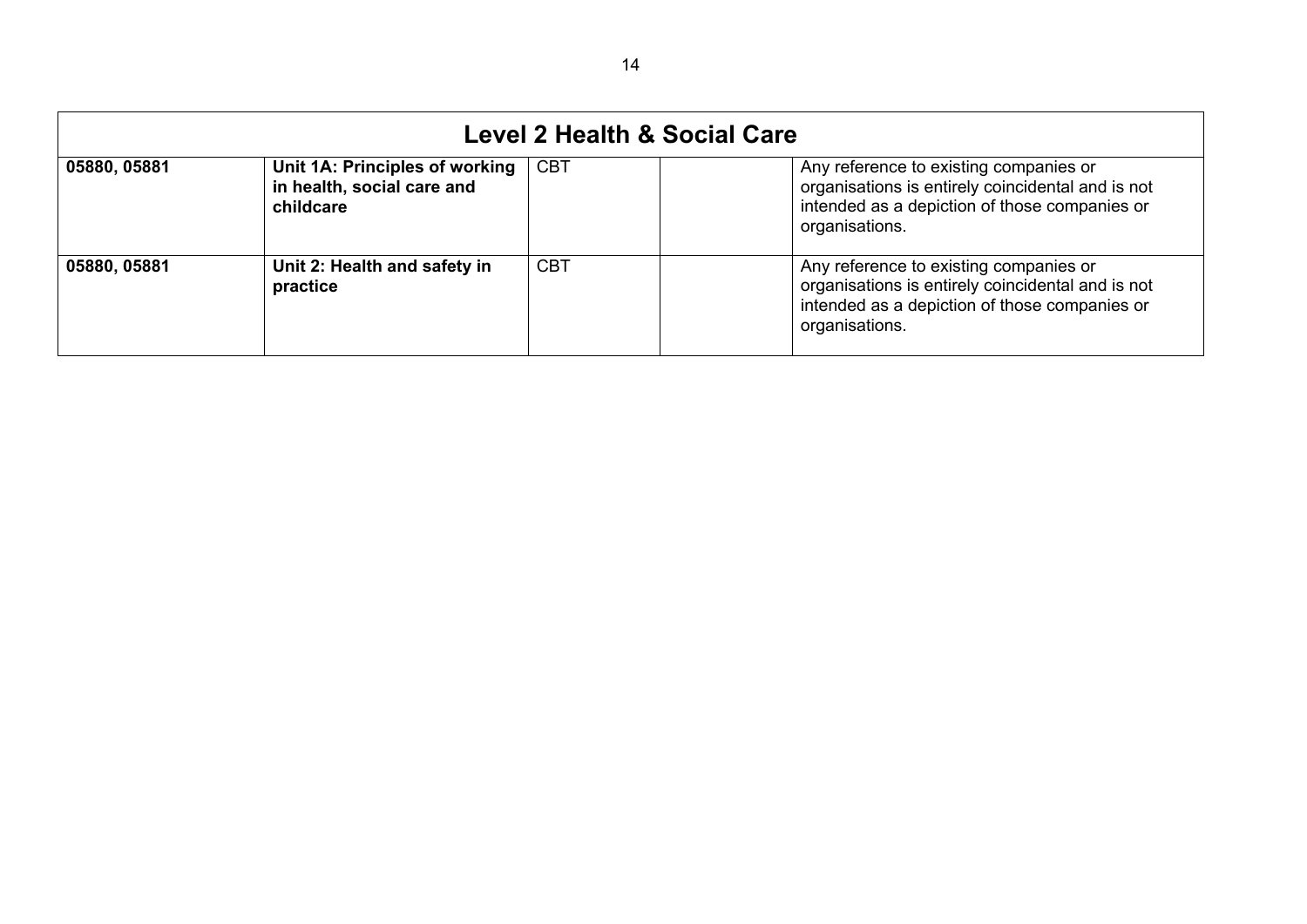<span id="page-14-0"></span>

| <b>Level 3 Health &amp; Social Care</b> |                                                                        |                   |                          |                                                                                                                                                                                                           |
|-----------------------------------------|------------------------------------------------------------------------|-------------------|--------------------------|-----------------------------------------------------------------------------------------------------------------------------------------------------------------------------------------------------------|
| 05830, 05831, 05832,<br>05833, 05871    | Unit 2: Equality, diversity and<br>rights in health and social<br>care | Question<br>Paper | Q2                       | Adapted from Brandon Trust Supported Living -<br>CQC Inspection report, www.cqc.org.uk, Care<br>Quality Commission, 10 August 2017. Reproduced<br>under the terms of the Open Government Licence<br>V3.0. |
|                                         |                                                                        |                   | Q <sub>5</sub>           | Adapted from Mother's Asperger's poem strikes a<br>chord on social media, 27 February 2018<br>© BBC News, www.bbc.co.uk.                                                                                  |
| 05830, 05831, 05832,<br>05833, 05871    | Unit 3: Health, safety and<br>security in health and social<br>care    | Question<br>Paper |                          | Any reference to existing companies or<br>organisations is entirely coincidental and is not<br>intended as a depiction of those companies or<br>organisations.                                            |
| 05830, 05831, 05832,<br>05833, 05871    | Unit 4: Anatomy and<br>physiology for health and<br>social care        | Question<br>Paper |                          | Any reference to existing companies or<br>organisations is entirely coincidental and is not<br>intended as a depiction of those companies or<br>organisations.                                            |
| 05830, 05831, 05832,<br>05833, 05871    | Unit 6: Personalisation and a<br>person-centred approach to<br>care    | Question<br>Paper |                          | Any reference to existing companies or<br>organisations is entirely coincidental and is not<br>intended as a depiction of those companies or<br>organisations.                                            |
| 05830, 05831, 05832,<br>05833, 05871    | <b>Unit 7: Safeguarding</b>                                            | Question<br>Paper | Q <sub>4</sub><br>(Text) | Adapted from Safeguarding Adults, Case Study 2,<br>www.sthelens.gov.uk, sthelens.gov.uk. Reproduced<br>under the terms of the Open Government Licence<br>V3.0.                                            |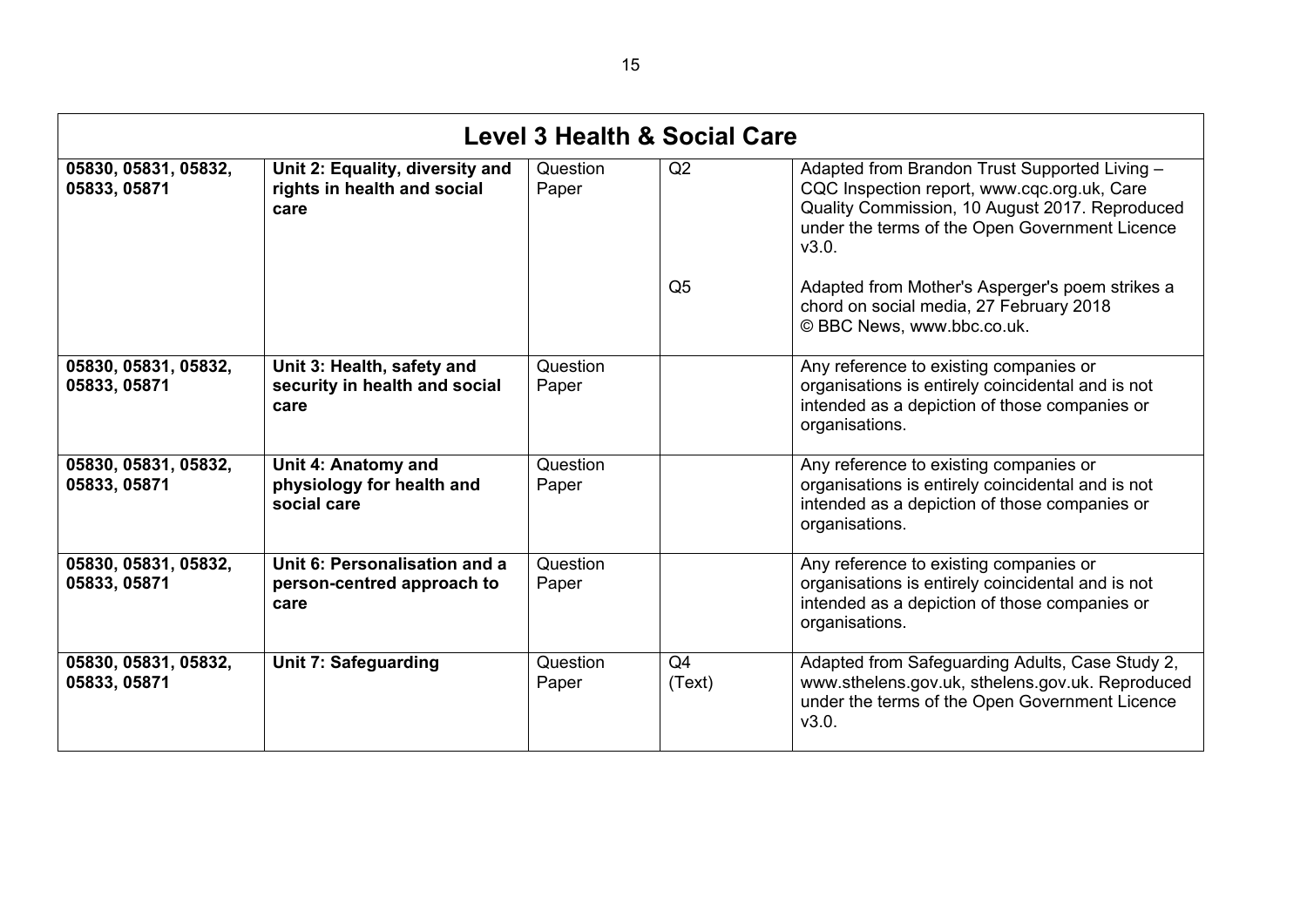<span id="page-15-0"></span>

| Level 3 Health & Social Care (cont)  |                                                                      |             |          |                                                                                                                                                                                                                                                                                                                                                                                                                                                             |  |
|--------------------------------------|----------------------------------------------------------------------|-------------|----------|-------------------------------------------------------------------------------------------------------------------------------------------------------------------------------------------------------------------------------------------------------------------------------------------------------------------------------------------------------------------------------------------------------------------------------------------------------------|--|
| 05830, 05831, 05832,<br>05833, 05871 | Unit 25: Research methods in<br>health, social care and<br>childcare | Pre-release | Source A | The Journal of Urology - Effect of music on<br>outpatient urological procedures: A systematic<br>review and meta-analysis from European section of<br>Uro-technology (ESUT), December 2017.<br>Permission to reproduce all copyright material has<br>been applied for. In some cases, efforts to contact<br>copyright-holders have been unsuccessful and<br>OCR will be happy to rectify any omissions of<br>acknowledgements in future papers if notified. |  |
|                                      |                                                                      |             | Source B | A novel peer-support intervention using motivational<br>interviewing for breastfeeding maintenance: A UK<br>feasibility study, Health Technology Assessment.<br>Volume: 21, Issue: 77, December 2017,<br>www.journalslibrary.nihr.ac.uk, NIHR Journals<br>Library. Reproduced under the terms of<br>Commercial Government Licence v2.0.                                                                                                                     |  |
|                                      |                                                                      |             | Source C | Challenges to discussing palliative care with people<br>experiencing homelessness: a qualitative study<br>Volume 7, Issue 11, www.bmjopen.bmj.com,<br>BMJ Open, BMJ Journals. Reproduced under the<br>terms of Non-Commercial 4.0 International Licence<br>(CC BY-NC 4.0).                                                                                                                                                                                  |  |

16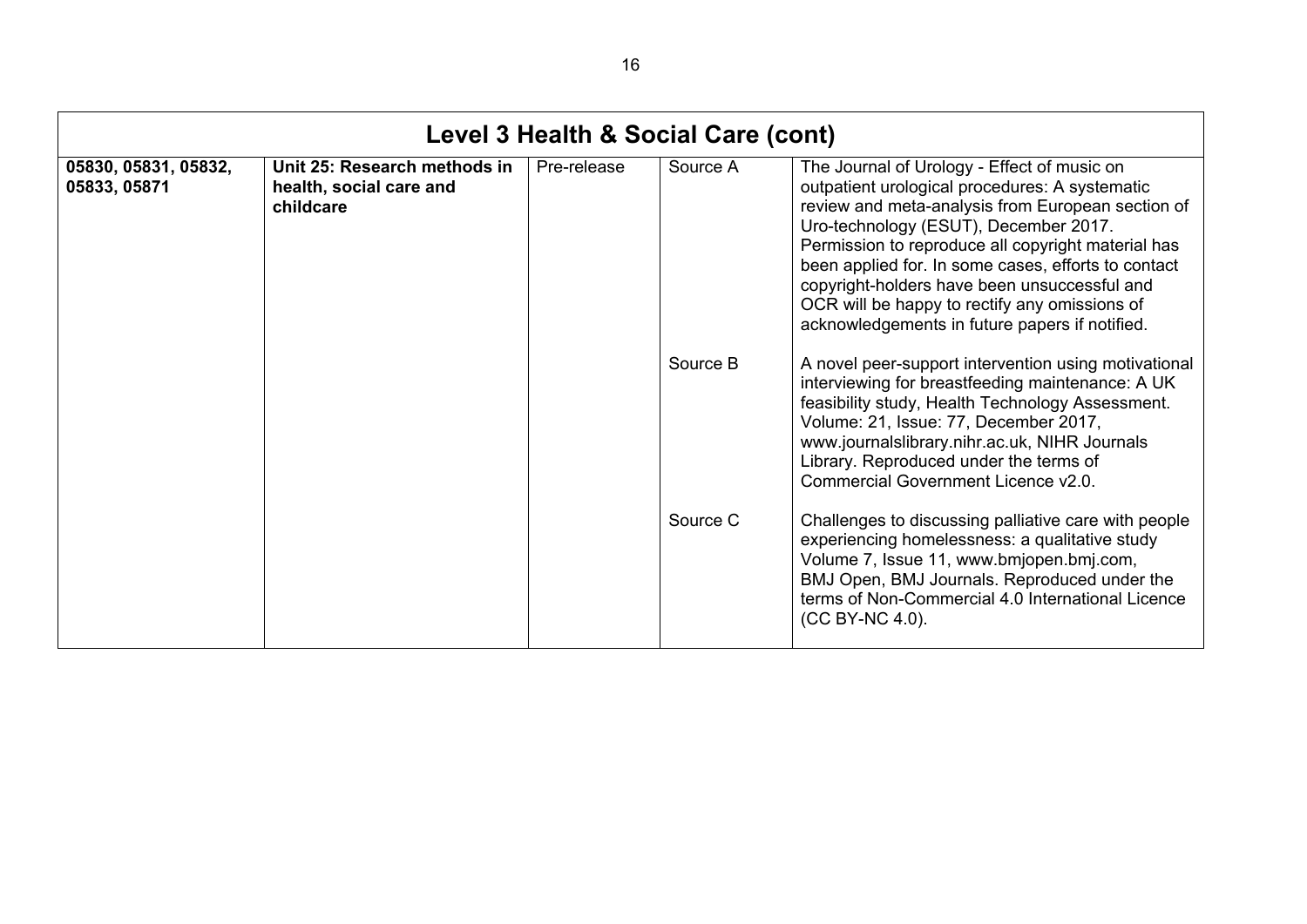<span id="page-16-0"></span>

| Level 2 IT   |                                                |            |             |                                                                                                                                                                |  |
|--------------|------------------------------------------------|------------|-------------|----------------------------------------------------------------------------------------------------------------------------------------------------------------|--|
| 05883, 05884 | Unit 1A: Essentials of IT                      | <b>CBT</b> | Q10 (Image) | © Natalia Siverina, Shutterstock Photo Library,<br>www.shutterstock.com                                                                                        |  |
|              |                                                |            | Q35 (Image) | © Maica, iStock, www.istockphoto.com                                                                                                                           |  |
| 05883, 05884 | Unit 2: Essentials of Cyber<br><b>Security</b> | <b>CBT</b> |             | Any reference to existing companies or<br>organisations is entirely coincidental and is not<br>intended as a depiction of those companies or<br>organisations. |  |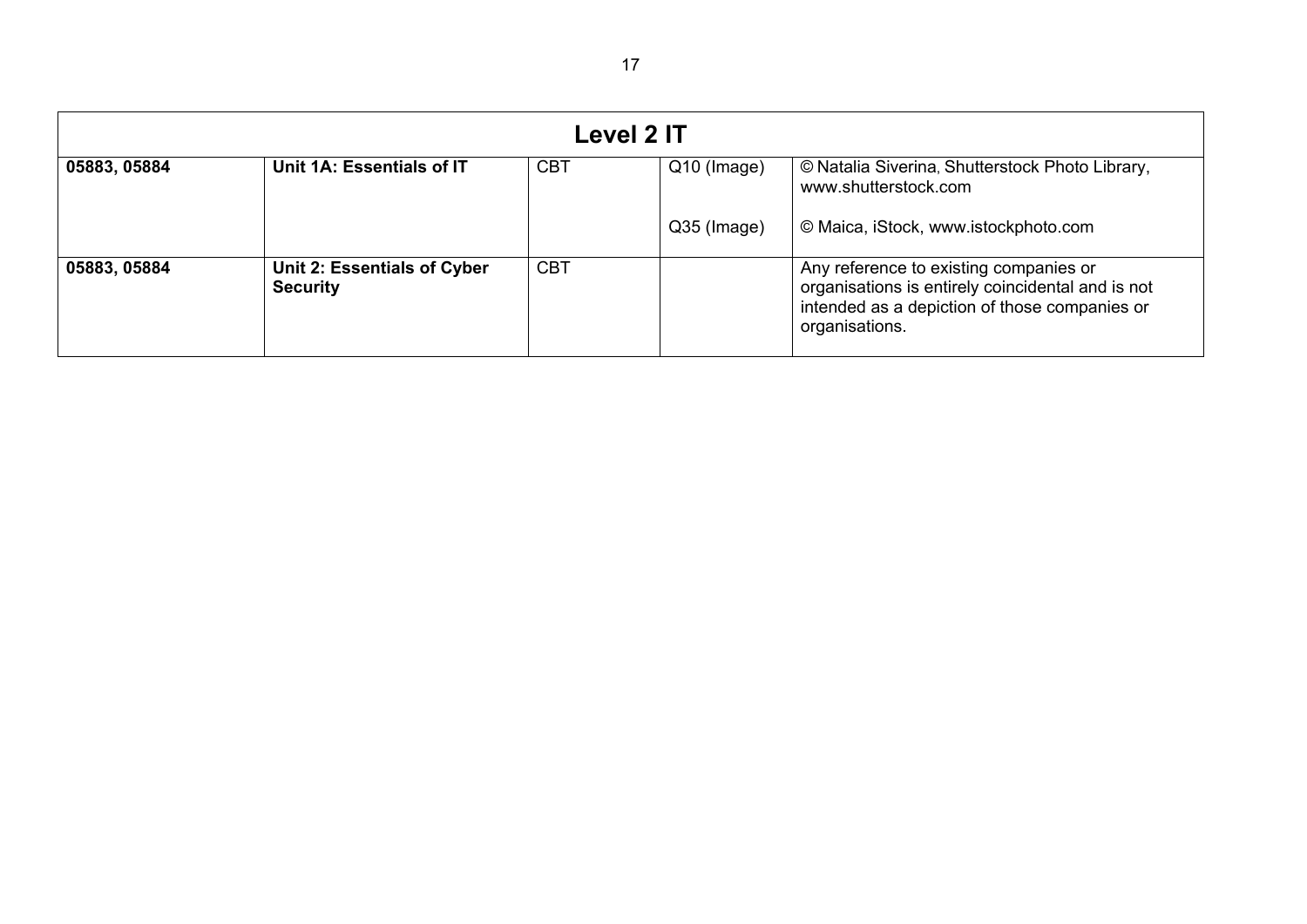<span id="page-17-0"></span>

| <b>Level 3 IT</b>                           |                                  |                                   |                                                                                                                                                                |  |  |
|---------------------------------------------|----------------------------------|-----------------------------------|----------------------------------------------------------------------------------------------------------------------------------------------------------------|--|--|
| 05838, 05839, 05840,<br>05841, 05842, 05877 | Unit 1: Fundamentals of IT       | Question<br>Paper                 | Any reference to existing companies or<br>organisations is entirely coincidental and is not<br>intended as a depiction of those companies or<br>organisations. |  |  |
| 05838, 05839, 05840,<br>05841, 05842, 05877 | Unit 2: Global information       | Question<br>Paper/Pre-<br>release | Any reference to existing companies or<br>organisations is entirely coincidental and is not<br>intended as a depiction of those companies or<br>organisations. |  |  |
| 05838, 05839, 05840,<br>05841, 05842, 05877 | Unit 3: Cyber security           | Question<br>Paper/Pre-<br>release | Any reference to existing companies or<br>organisations is entirely coincidental and is not<br>intended as a depiction of those companies or<br>organisations. |  |  |
| 05838, 05839, 05840,<br>05841, 05842, 05877 | <b>Unit CC: Cloud Technology</b> | Question<br>Paper                 | Any reference to existing companies or<br>organisations is entirely coincidental and is not<br>intended as a depiction of those companies or<br>organisations. |  |  |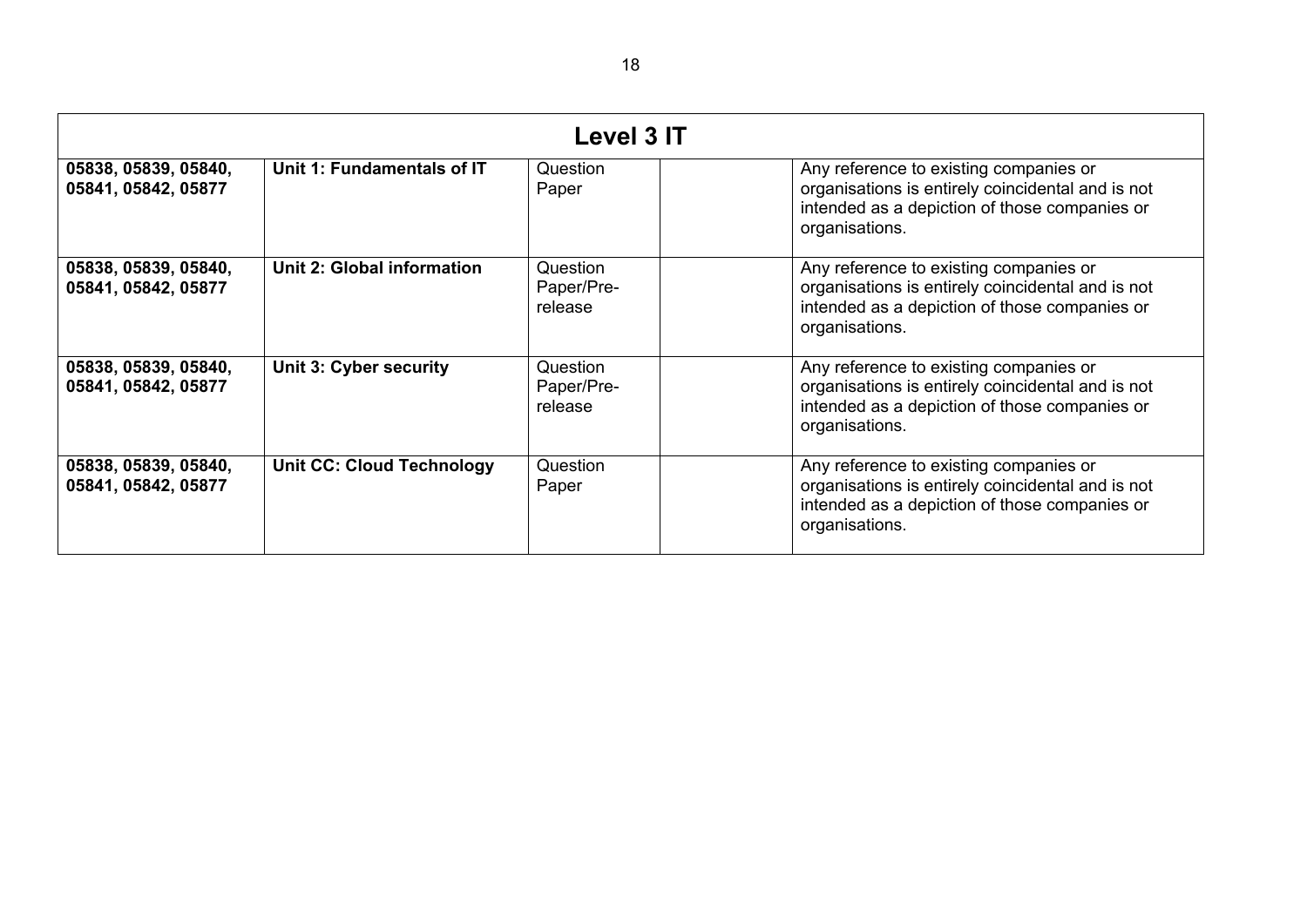<span id="page-18-0"></span>

| <b>Level 3 Performing Arts</b>       |                                                          |                   |       |                                                                                                                                                                |  |
|--------------------------------------|----------------------------------------------------------|-------------------|-------|----------------------------------------------------------------------------------------------------------------------------------------------------------------|--|
| 05850, 05851, 05852,<br>05853, 05876 | Unit 1: Prepare to work in the<br>performing arts sector | Pre-release       |       | Any reference to existing companies or<br>organisations is entirely coincidental and is not<br>intended as a depiction of those companies or<br>organisations. |  |
| 05850, 05851, 05852,<br>05853, 05876 | Unit 2C: Proposal for a<br>commissioning brief           | Pre-release       |       | Any reference to existing companies or<br>organisations is entirely coincidental and is not<br>intended as a depiction of those companies or<br>organisations. |  |
| 05850, 05851, 05852,<br>05853, 05876 | Unit 32: Arts administration                             | Question<br>Paper |       | Any reference to existing companies or<br>organisations is entirely coincidental and is not<br>intended as a depiction of those companies or<br>organisations. |  |
| 05850, 05851, 05852,<br>05853, 05876 | Unit 33: Original performance                            | Pre-release       | Image | © studiostoks, Shutterstock Photo Library,<br>www.shutterstock.com                                                                                             |  |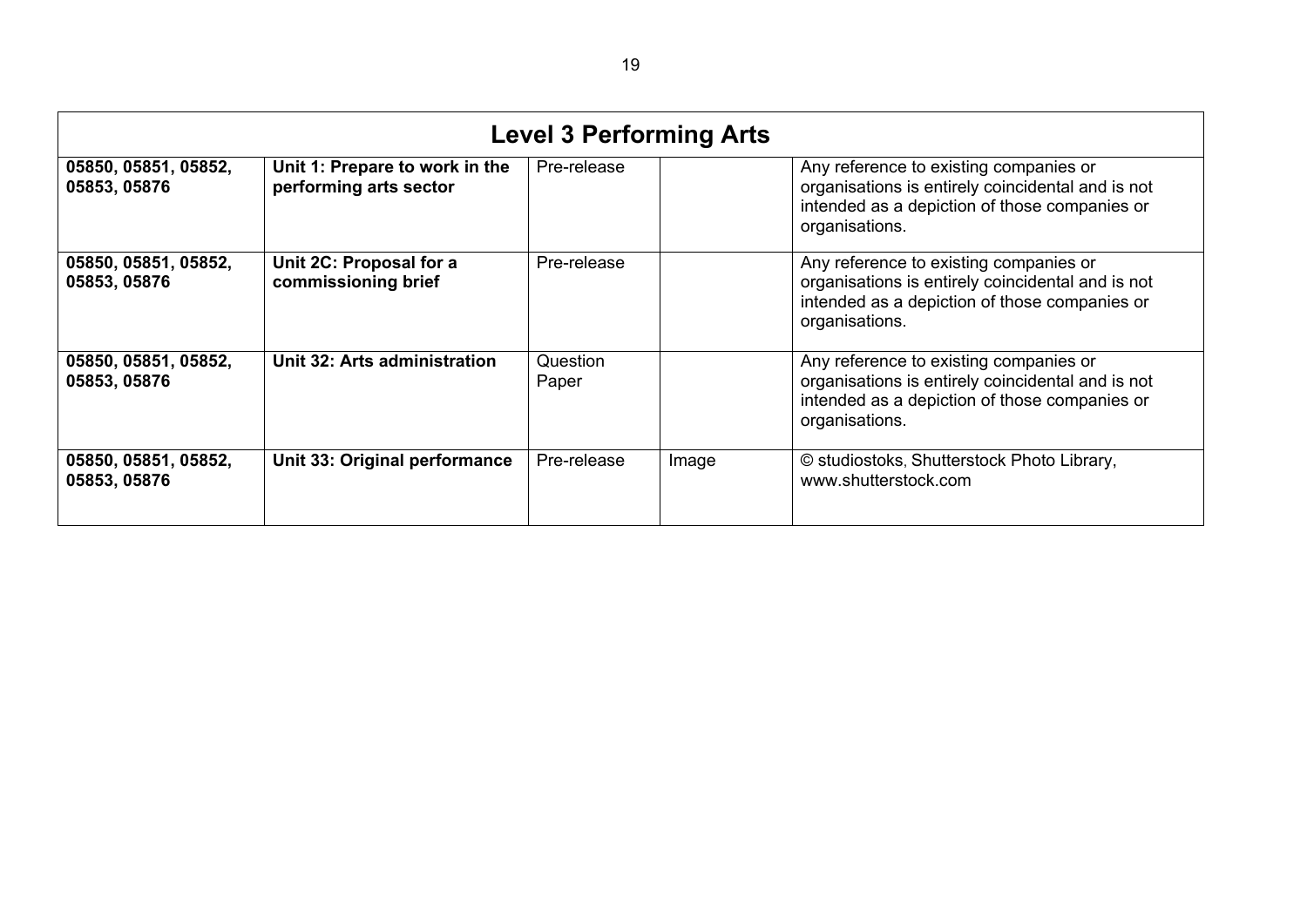<span id="page-19-0"></span>

| <b>Level 2 Sport</b> |                                                                                  |                   |                |                                                                                                                                                                |  |
|----------------------|----------------------------------------------------------------------------------|-------------------|----------------|----------------------------------------------------------------------------------------------------------------------------------------------------------------|--|
| 05885, 05886         | Unit 1A: Physical activity,<br>health and wellbeing                              | Question<br>Paper | Fig. 2 (Image) | © BlueRingMedia, Shutterstock Photo Library,<br>www.shutterstock.com                                                                                           |  |
| 05885, 05886         | Unit 2: Physical preparation<br>and readiness for sport and<br>physical activity | Question<br>Paper |                | Any reference to existing companies or<br>organisations is entirely coincidental and is not<br>intended as a depiction of those companies or<br>organisations. |  |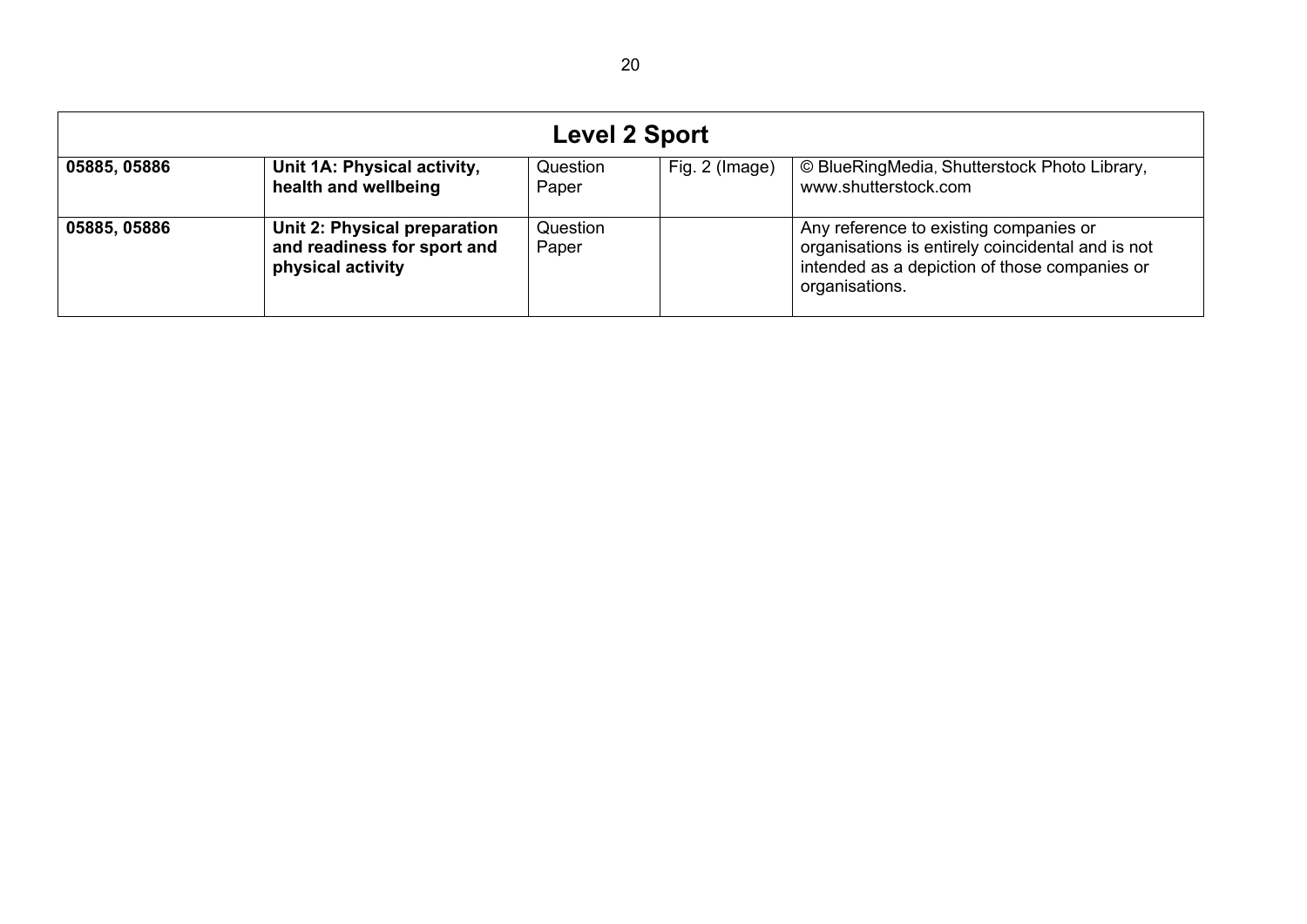<span id="page-20-0"></span>

| <b>Level 3 Sport</b>                 |                                                                     |                   |                            |                                                                                                                                                                                                                                                                                                                                                                                                             |  |
|--------------------------------------|---------------------------------------------------------------------|-------------------|----------------------------|-------------------------------------------------------------------------------------------------------------------------------------------------------------------------------------------------------------------------------------------------------------------------------------------------------------------------------------------------------------------------------------------------------------|--|
| 05826, 05827, 05828,<br>05829, 05872 | Unit 1: Body systems and the<br>effects of physical activity        | Question<br>Paper | Q12, Fig. 12.1<br>(Image)  | © adike, Shutterstock Photo Library,<br>www.shutterstock.com                                                                                                                                                                                                                                                                                                                                                |  |
|                                      |                                                                     |                   | Q14, Fig. 14.1<br>(Image)  | © muzsy, Shutterstock Photo Library,<br>www.shutterstock.com                                                                                                                                                                                                                                                                                                                                                |  |
|                                      |                                                                     |                   | Q21*, Fig. 21.1<br>(Image) | © stihii, Shutterstock Photo Library,<br>www.shutterstock.com                                                                                                                                                                                                                                                                                                                                               |  |
| 05826, 05827, 05828,<br>05829, 05872 | Unit 3: Sports organisation<br>and development                      | Question<br>Paper | Q1(b)<br>(Text)            | Change4Life Sports Clubs,<br>www.youthsporttrust.org, Youth Sport Trust.<br>Reproduced by permission of Youth Sport Trust.                                                                                                                                                                                                                                                                                  |  |
| 05826, 05827, 05828,<br>05829, 05872 | Unit 4: Working safely in<br>sport, exercise, health and<br>leisure | Question<br>Paper |                            | Any reference to existing companies or<br>organisations is entirely coincidental and is not<br>intended as a depiction of those companies or<br>organisations.                                                                                                                                                                                                                                              |  |
| 05826, 05827, 05828,<br>05829, 05872 | Unit 21: The business of sport                                      | Question<br>Paper |                            | Adapted from Tokyo 2020: Four Olympic sports and<br>one Paralympic sport lose funding, www.bbc.co.uk,<br>BBC Sport website, November 2018. Permission to<br>reproduce all copyright material has been applied<br>for. In some cases, efforts to contact copyright-<br>holders have been unsuccessful and OCR will be<br>happy to rectify any omissions of<br>acknowledgements in future papers if notified. |  |